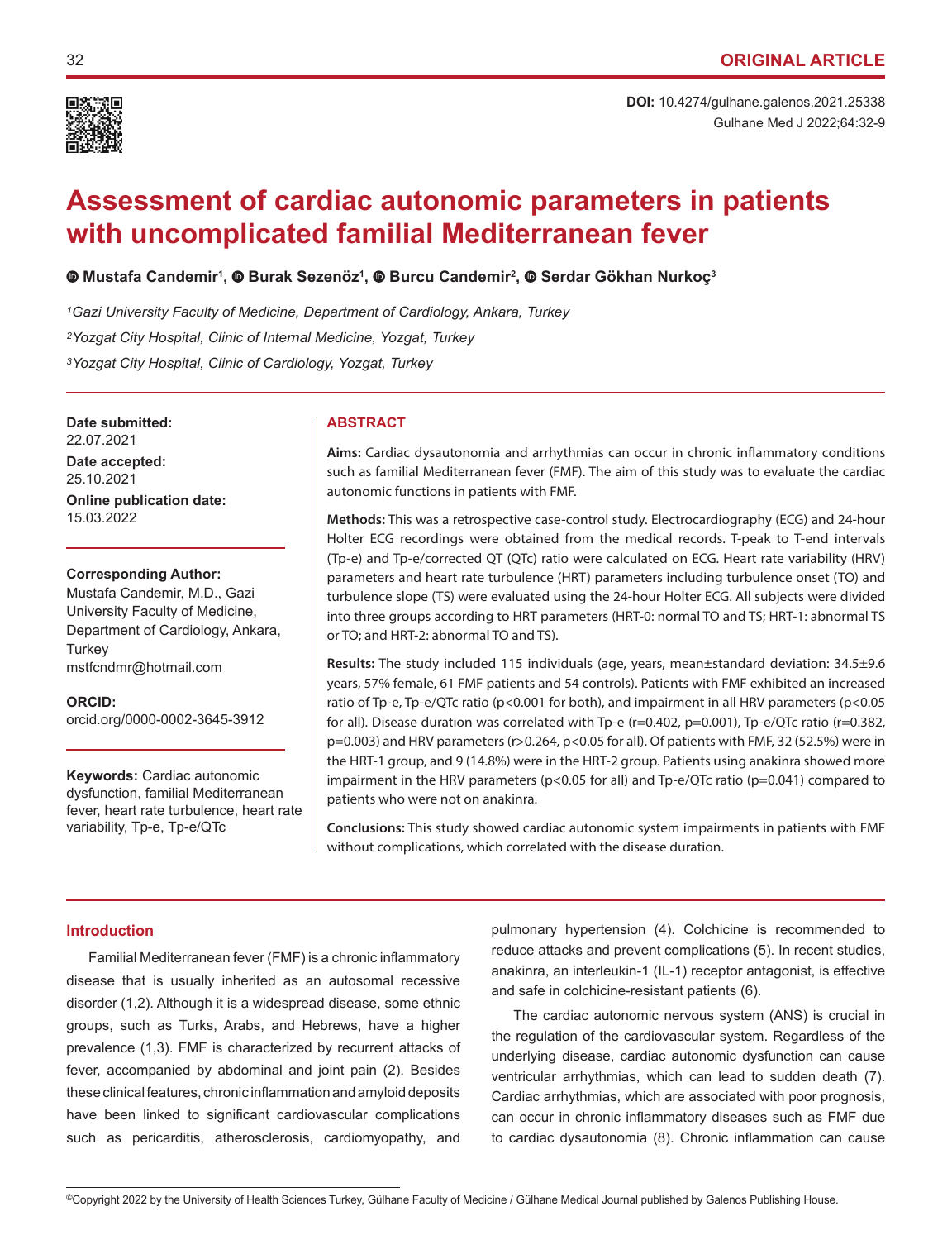adverse cardiovascular outcomes such as atrial fibrillation and ventricular arrhythmias (9). Cardiometabolic events are also one of the leading causes of death in chronic inflammatory diseases  $(10).$ 

Cardiac ANS functions can be evaluated using several non-invasive methods. One of these is the 24-hour Holter electrocardiography (ECG), which is a simple and practical method. Heart rate variability (HRV) and heart rate turbulence (HRT) are parameters in 24-hour Holter ECG that provide information about the cardiac ANS (11). ECG examination is another simple method to evaluate cardiac ANS. The measurement of the time course for the repolarization of myocardial Moe cells, which is believed to be related to cardiac arrhythmia, has recently been reported to be a valuable tool for evaluating cardiac ANS (12). This measurement is recorded at resting ECG and is defined as the peak-to-end interval of the T wave (Tp-e). Prolonged Tp-e and Tp-e/corrected QT interval (QTc) ratios, as well as aberrant HRV and HRT parameters, were associated with malignant ventricular arrhythmias and cardiac death (13).

Some studies found that cardiac autonomic functions were impaired in FMF patients without amyloidosis, while others found the opposite (14,15). This study investigated whether the cardiac ANS is impaired in FMF patients by evaluating the 24 hour Holter parameters as well as the Tp-e and Tp-e/QTc ratio on the ECG.

## **Methods**

#### **Study population**

This retrospective case-control study reviewed the records of 61 patients with FMF and 54 control subjects who presented to our cardiology outpatient clinic for any reason between April 2019 and January 2020 and underwent a 24-hour Holter record. In the FMF group's hospital records, there was no history of FMF attacks in the last 3 months preceding the 24-hour Holter ECG. We excluded control patients who had some form of cardiac disease or comorbidity. Those without a suitable 24 hour Holter ECG recording (with artifacts and <5 premature ventricular complexes) and those without an appropriate ECG recording (with T negativity, biphasic T waves, and U waves) were excluded from the study. Additionally, patients with a history of documented diabetes mellitus, hypertension, coronary artery disease, atrial fibrillation or rhythm abnormalities, additional chronic inflammatory diseases, active infections, malignancies, or diagnosed with amyloidosis, structural heart disease, proteinuria in 24-hour urine test (to exclude amyloidosis), as well as those using medications known to affect cardiac autonomic function (antidepressants, b-blockers, calcium channel blockers, antiarrhythmics), were excluded. In our hospital, where the study was conducted, the number of patients using biological agents

other than anakinra was very low. Therefore, only the patients who used anakinra were included in the study, and the patients who used other biological agents were excluded.

The Local Ethics Committee approved the study (Yozgat Bozok University, approval no: 2017-KAEK-189\_2021.04.28\_10), and its protocol conformed to the principles of the Declaration of Helsinki.

# **ECG examination**

Medical records were used to produce resting ECG recordings with an amplitude of 10 mV at a rate of 25 mm/sec. All of the ECG recordings were transferred to a computer and measurements of the peak-to-end interval of the T wave (Tpe) were performed from the precordial leads. An average value of two readings was calculated for each lead. The following ventricular repolarization parameters were calculated: QT interval, QT interval corrected for heart rate, and Tp-e (Figure 1). The results of standard transthoracic echocardiography and 24-hour Holter monitoring (GE medical systems information technologies, Inc., software version 8.0.3, Milwaukee, USA) with 3-lead analog devices were evaluated independently by two different cardiologists.

#### **Heart rate variability and heart rate turbulence**

Holter monitoring recordings were exported to the computer and manually scanned to remove artifacts and analyzed with the Holter software. HRV and HRT parameters were automatically documented by the Holter software as numerical data.

In HRV analysis were obtained time-domain parameters, including the standard deviation (SD) of all NN intervals for a given period (SDNN), SD of the 5 min mean R-R intervals tabulated over an entire day (SDANN), square root of the mean of the sum of the squares of differences between adjacent R-R intervals (rMSSD), and the proportion of differences in successive NN intervals greater than 50 ms (pNN50) as well as frequency domain parameters, including high frequency (HF) component (0.15-0.40 Hz), low frequency (LF) component



**Figure 1.** Demonstration of the T wave peak to end and QT intervals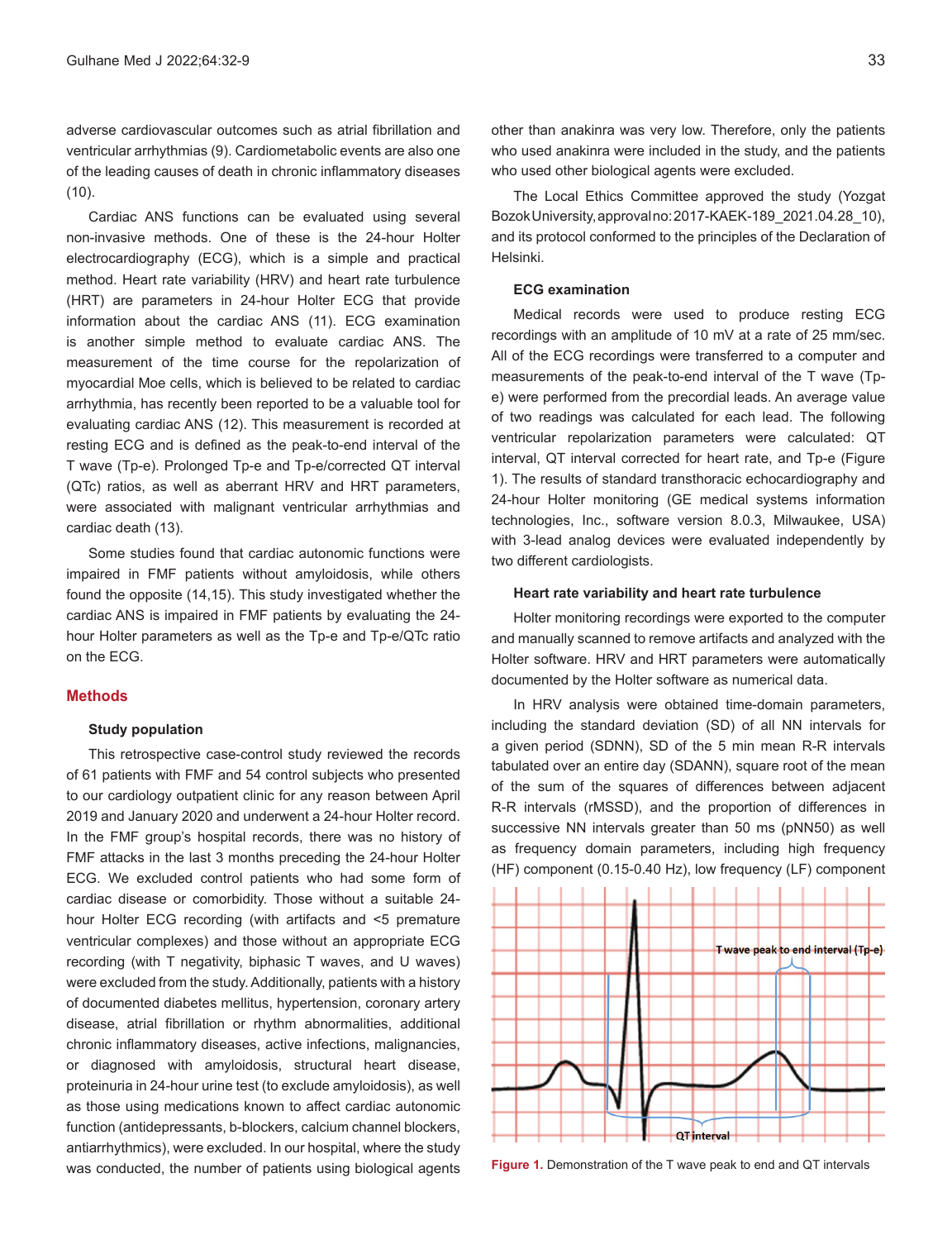(0.04-0.15 Hz) and very LF (VLF) component (0-0.04 Hz) and LF/HF ratio (16).

HRT analysis was carried out by an automatic computer program. To minimize false evaluations, patients having at least five ventricular extrasystoles were included in the assessment. The two phases of HRT were numerically quantified as turbulence onset (TO) and turbulence slope (TS). TO was defined as the percentage change in the RR intervals following premature ventricular beats (PVBs) versus (vs.) the pre-PVB period. TO represents the initial acceleration of heart rate following PVB. TO ≤0% (negative TO) whereas TS >2.5 ms/RR (positive TS) were accepted as normal values. The study population was separated into three groups based on their HRT data. HRT-0 means that both values are within normal limits, HRT-1 implies that one of the two parameters is abnormal and HRT-2 means both parameters are abnormal (17).

#### **Statistical Analysis**

The IBM Statistical Package for the Social Sciences for Windows, version 21.0, IBM.Corp., Armonk, NY, 2012 was used for the statistical analysis. The Kolmogorov-Smirnov test was used to test the normality of distribution. Continuous variables were presented as mean  $\pm$  SD, and categorical variables were expressed as a number and a percentage (%). The Student's t-test or the Mann-Whitney U test was used to compare continuous variables. The chi-square test or Fisher's exact test was used to compare categorical variables. Pearson's correlation test was used for the normally distributed data, and Spearman's correlation test was used for non-normally distributed data. A two-sided p<0.05 was considered significant.

### **Results**

A total of 115 individuals were included in the study. The demographic characteristics of the patients (n=61, 43 females; mean±SD, 34.3±10.0 years) and the control group (n=54, 33 females; mean±SD, 34.7±9.3 years) are presented in Table 1. There were no significant differences between the two groups in terms of age, gender, smoking, or body mass index. The median disease duration was 7.0 (3.0-10.5) years. All patients were on colchicine (1-1.5 mg/day); however, eight patients were receiving anakinra+colchicine (1.5-2 mg/day) due to colchicine resistance. The median duration of anakinra treatment was 45 (19.5-69) months. The most common mutations seen in patients were M694V (n=35; 57.3%), M680I (n=8; 13.1%), V726A (n=7; 11.4%), and E148Q (n=6; 9.8%). There was no mutations in six patients (9.8%). Of the 55 patients with mutations, 18 (29.5%) were heterozygous, 22 (37.7%) were compound heterozygous, and 15 (22.9%) were homozygous. ECG and 24-hour Holter ECG parameters in FMF patients did not differe by gender. Although C-reactive protein levels were within normal ranges, they were statistically higher than in the control group [1.62 (0.59- 4.59) vs. 0.80 (0.47-1.72), p=0.012]. All other biochemical and transthoracic echocardiographic parameters were comparable between the two groups (Table 2).

The resting ECGs of all individuals were in sinus rhythm. Although corrected QT intervals were similar between the two groups, ventricular repolarization parameters [Tp-e (86.91±16.49 vs. 70.20±5.02, p<0.001) and Tp-e/QTc ratio (0.21±0.04 vs. 0.17±0.02, p<0.001)] were significantly prolonged in FMF patients (Table 1).

| Table 1. Baseline characteristics and 12-lead electrocardiographic parameters of the study population (n=115) |                        |         |  |  |  |  |
|---------------------------------------------------------------------------------------------------------------|------------------------|---------|--|--|--|--|
| FMF group $(n=61)$                                                                                            | Control group (n=54)   | p       |  |  |  |  |
| $34.3 \pm 10.0$                                                                                               | $34.7 \pm 9.3$         | 0.838   |  |  |  |  |
| 18(29.5)                                                                                                      | 21(38.9)               | 0.288   |  |  |  |  |
| $24.8 \pm 2.4$                                                                                                | $25.6 \pm 2.8$         | 0.144   |  |  |  |  |
| 18(29.5)                                                                                                      | 14(25.9)               | 0.670   |  |  |  |  |
| $62.3 \pm 3.0$                                                                                                | $61.9 + 4.5$           | 0.620   |  |  |  |  |
| 14.00 (6.00-21.50)                                                                                            | 11.00 (8.75-14.00)     | 0.154   |  |  |  |  |
| $1.62(0.59-4.59)$                                                                                             | $0.80(0.47-1.72)$      | 0.012   |  |  |  |  |
| 138.00 (137.00-140.00)                                                                                        | 138.00 (137.00-140.00) | 0.826   |  |  |  |  |
| $4.23 \pm 0.39$                                                                                               | $4.20 \pm 0.43$        | 0.781   |  |  |  |  |
| $1.27 \pm 0.77$                                                                                               | $1.34 \pm 0.81$        | 0.885   |  |  |  |  |
| 78.0 (73.0-89.0)                                                                                              | 75.5 (72.0-82.3)       | 0.103   |  |  |  |  |
| 78.34±9.65                                                                                                    | 75.50±9.01             | 0.130   |  |  |  |  |
| 414.72±20.12                                                                                                  | 406.92±31.23           | 0.122   |  |  |  |  |
| 86.91±16.49                                                                                                   | 70.20±5.02             | < 0.001 |  |  |  |  |
| $0.21 \pm 0.04$                                                                                               | $0.17 \pm 0.02$        | < 0.001 |  |  |  |  |
|                                                                                                               |                        |         |  |  |  |  |

Statistically significant results (p<0.05) were showed in bold type.

FMF: Familial Mediterranean fever, SD: Standard deviation, BMI: Body mass index, EF: Ejection fraction, IQR: Interquartile range, TSH: Thyroid-stimulating hormone, QTc: Corrected QT interval, Tpe: Transmural dispersion of repolarization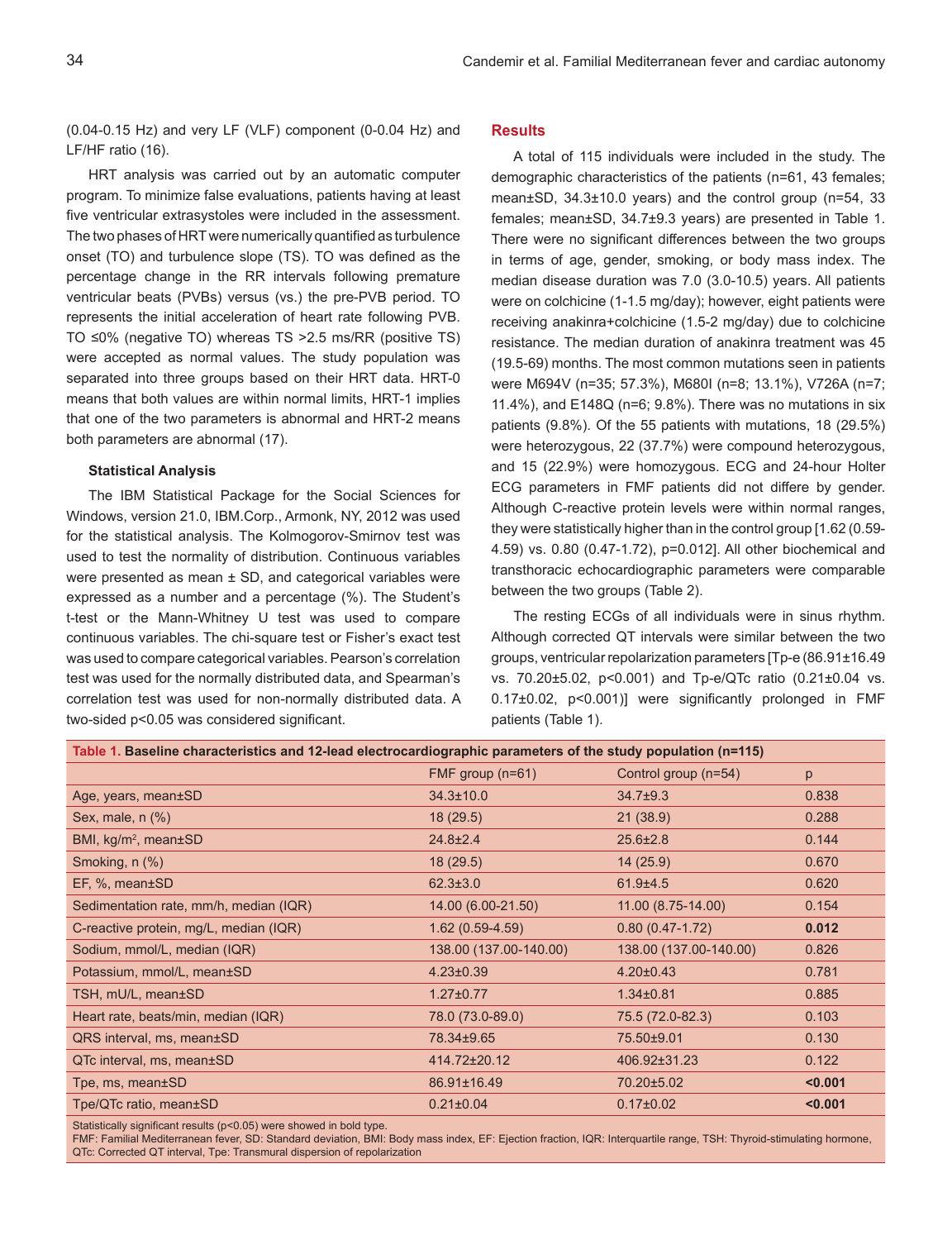| Table 2. 24-hour Holter parameters of the study population (n=115) |                        |                               |         |  |  |
|--------------------------------------------------------------------|------------------------|-------------------------------|---------|--|--|
|                                                                    | FMF group $(n=61)$     | Control group (n=54)          | p       |  |  |
| Minimum HR, beats/min, mean±SD                                     | $45.7 \pm 7.3$         | $45.9 + 9.1$                  | 0.867   |  |  |
| Average HR, beats/min, mean±SD                                     | $80.7 \pm 7.4$         | $79.1 \pm 7.5$                | 0.254   |  |  |
| Maximum HR, beats/min, mean±SD                                     | $149.1 \pm 15.7$       | $145.1 \pm 15.6$              | 0.168   |  |  |
| Total QRS, per 24 hour, mean±SD                                    | 111488.0±15259.8       | 105196.5±14588.8              | 0.122   |  |  |
| VLF, ms <sup>2</sup> , median (IQR)                                | 29.08 (24.22-35.85)    | 32.58 (27.82-42.53)           | 0.006   |  |  |
| LF, $ms^2$ , mean $\pm$ SD                                         | 22.93±7.36             | 27.74±8.96                    | 0.002   |  |  |
| HF, ms <sup>2</sup> , median (IQR)                                 | 13.56 (10.65-18.57)    | 18.22 (13.14-26.25)           | 0.001   |  |  |
| LF/HF ratio, mean±SD                                               | $1.67 \pm 0.48$        | $1.46 \pm 0.42$               | 0.012   |  |  |
| SDNN, ms, mean±SD                                                  | 136.31±32.06           | 152.83±33.85                  | 0.008   |  |  |
| SDANN, ms, mean±SD                                                 | 124.29±32.53           | 137.79±31.58                  | 0.026   |  |  |
| ASDNN, ms, mean±SD                                                 | 56.37±18.21            | 66.53±22.46                   | 0.009   |  |  |
| rMSSD, ms, mean±SD                                                 | 34.50±13.10            | 40.38±12.58                   | 0.016   |  |  |
| pNN50, %, median (IQR)                                             | 10.00 (6.79-18.32)     | 18.55 (9.85-25.10)            | < 0.001 |  |  |
| Tonset, %, median (IQR)                                            | $-0.34$ $(-2.19-1.46)$ | $-1.05$ ( $-1.86$ $(-0.60)$ ) | 0.112   |  |  |
| Tslope, ms/RR, median (IQR)                                        | $6.00(1.93-9.67)$      | $3.57(2.98-5.14)$             | 0.073   |  |  |
| VPBs, per 24 hour, median (IQR)                                    | 13.0 (8.0-27.5)        | 18.5 (12.0-38.5)              | 0.020   |  |  |
| HRT-0, n (%)                                                       | 20(32.8)               | 43 (79.6)                     | < 0.001 |  |  |
| HRT-1, $n$ $%$                                                     | 32(52.5)               | 11(20.4)                      | < 0.001 |  |  |
| HRT-2, $n$ $%$                                                     | 9(14.8)                | 0(0)                          | 0.003   |  |  |
|                                                                    |                        |                               |         |  |  |

Statistically significant results (p<0.05) were showed in bold type.

FMF: Familial Mediterranean fever, HR: Heart rate, SD: Standard deviation, VLF: Very low frequency, IQR: Interquartile range, LF: Low frequency power, HF: High frequency power, LF/HF ratio: Ratio of power in low/high frequency, SDNN: Standard deviation of normal to normal R wave in the entire recording, SDANN: Standard deviation of the averages of all normal to-normal RR intervals in all 5-min segments of the entire recording, ASDNN: Average of the standard deviation of NN intervals, rMSSD: Root mean square of the mean of the squared difference of two consecutive R-R intervals, pNN50: Percent of the differences between the adjacent normal-tonormal intervals >50 ms, VPBs: Ventricular premature beat, HRT: Heart rate turbulence

While the minimum-maximum-mean heart rates and total QRS were similar between the two groups, all other HRV parameters, including SDNN (136.31±32.06 vs. 152.83±33.85, p=0.008), SDANN (124.29±32.53 vs. 137.79±31.58, p=0.026), rMSSD (34.50±13.10 vs. 40.38±12.58, p=0.016), pNN50 [10.00 (6.79-18.32) vs. 18.55 (9.85-25.10), p<0.001], VLF [29.08 (24.22-35.85) vs. 32.58 (27.82-42.53), p=0.006], LF (22.93±7.36 vs. 27.74±8.96, p=0.002), HF [13.56 (10.65-18.57) vs. 18.22 (13.14-26.25), p=0.001] were significantly lower in the FMF group. Compared to the control group, the LF/HF ratio (1.67±0.48 vs. 1.46±0.42, p=0.012) was significantly higher (Table 2).

HRT parameters were normal in 20 (32.8%) of the FMF patients and 43 (79.6%) of the control subjects. Thirty-two (52.5%) patients were in the HRT-1 group (FMF vs. control; 32/61 vs. 11/54, p<0.001), whereas 9 (14.8%) patients were in the HRT-2 group (9/61 vs. 0/54, p=0.003) in the FMF group (Table 2).

There was a moderate negative correlation between disease duration and HRV parameters and a moderate positive correlation between Tp-e and Tp-e/QTc ratio (Table 3). No significant difference was observed in resting ECG, HRV, and HRT parameters with regards to the mutations.

There were no significant differences in terms of demographic characteristics, Tp-e, and QTc intervals between anakinra-treated and non-anakinra-treated patients. Tp-e/QTc ratio (0.24±0.05 vs. 0.21±0.04, p=0.041) was prolonged in patients using anakinra (Table 4). Both groups had similar minimum-mean-maximum heart rates, total QRS, and ventricular extrasystole counts. All HRV variables VLF (22.45±5.45 vs. 31.42±8.17, p=0.004), LF (17.02±4.99 vs. 23.82±7.28, p=0.014), HF (10.42±3.42 vs. 15.67±6.71, p=0.035), SDNN (114.00±15.60 vs. 139.67±32.63, p=0.034), SDANN (87.50±12.50 vs. 129.84±30.99, p<0.001), ASDNN (39.75±13.84 vs. 58.88±17.54, p=0.005), rMSSD (26.12±10.41 vs. 35.77±13.07, p=0.039), pNN50 [7.04 (1.20- 8.12) vs. 11.10 (7.55-18.70), p<0.001] were significantly lower in anakinra-treated patients than in non-anakinra-treated patients. Additionally, all patients using anakinra had abnormal HRT values (Table 5).

# **Discussion**

This study found that Tp-e, Tp-e/QTc ratios were prolonged, and HRV and HRT parameters were impaired in patients with FMF versus the control group. Additionally, disease duration and anakinra treatment were associated with the impairment of these parameters.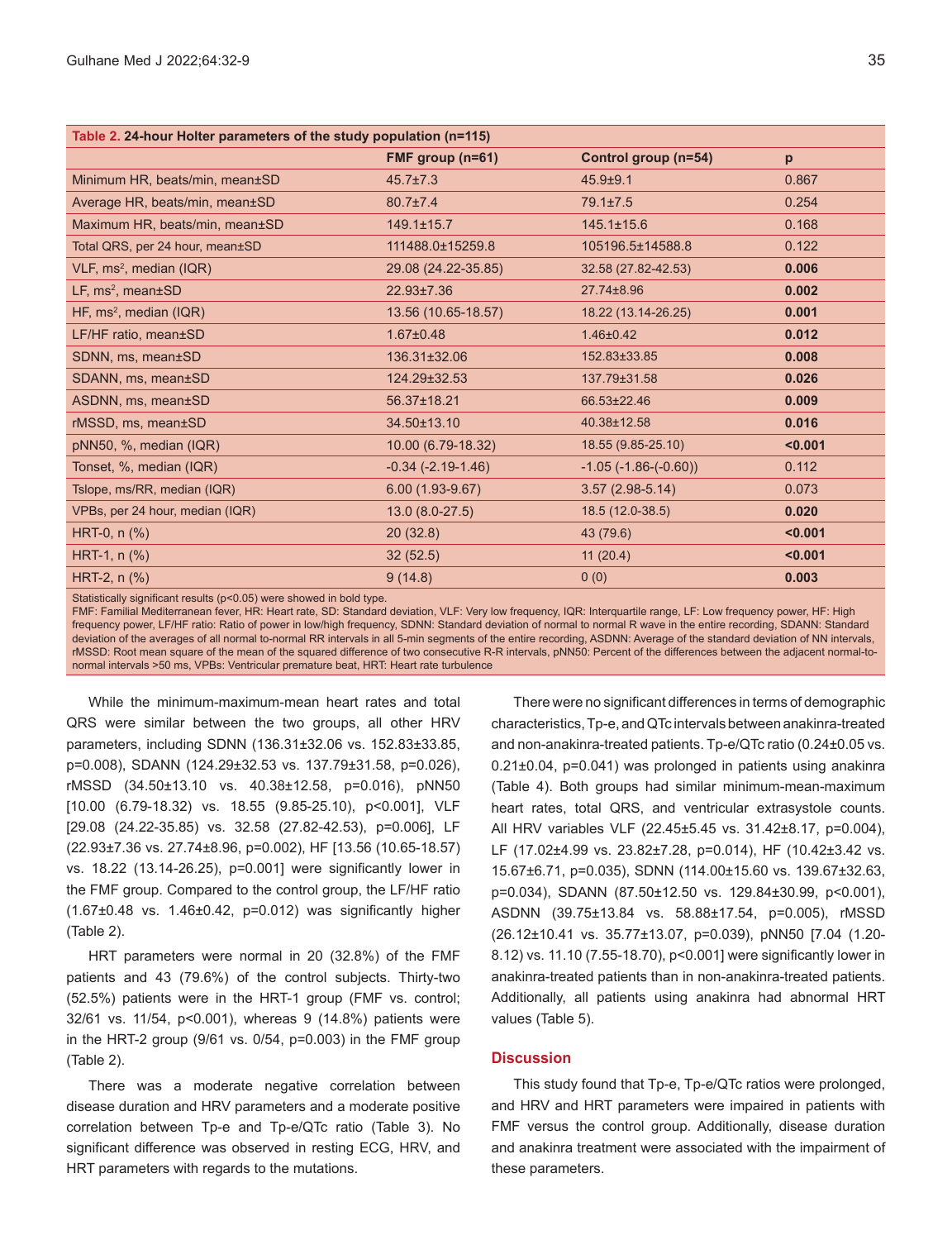| Table 3. Correlation analysis of disease duration, Tpe, Tpe/QTc and 24-hour Holter parameters of FMF patients |                                      |                          |                          |                       |                      |                      |             |                     |              |              |                |
|---------------------------------------------------------------------------------------------------------------|--------------------------------------|--------------------------|--------------------------|-----------------------|----------------------|----------------------|-------------|---------------------|--------------|--------------|----------------|
|                                                                                                               | <b>Disease</b><br>duration,<br>years | Tpe,<br>msn              | <b>Tpe/QTc</b><br>ratio  | VLF.<br>$\text{ms}^2$ | LF,<br>$\text{ms}^2$ | HF,<br>$\text{ms}^2$ | SDNN.<br>ms | <b>SDANN.</b><br>ms | ASDNN,<br>ms | rMSSD.<br>ms | pNN50,<br>$\%$ |
| Disease duration,<br>years                                                                                    |                                      |                          |                          |                       |                      |                      |             |                     |              |              |                |
| $\overline{R}$                                                                                                | ٠                                    | 0.402                    | 0.382                    | $-0.370$              | $-0.304$             | $-0.319$             | $-0.544$    | $-0.398$            | $-0.314$     | $-0.304$     | $-0.332$       |
| $\mathsf{P}$                                                                                                  | ٠                                    | 0.001                    | 0.003                    | 0.004                 | 0.020                | 0.012                | < 0.001     | 0.002               | 0.014        | 0.017        | 0.009          |
| Tpe, msn                                                                                                      |                                      |                          |                          |                       |                      |                      |             |                     |              |              |                |
| $\overline{R}$                                                                                                | 0.402                                | $\overline{\phantom{a}}$ | 0.974                    | $-0.401$              | $-0.368$             | $-0.390$             | $-0.437$    | $-0.311$            | $-0.433$     | $-0.284$     | $-0.380$       |
| $\mathsf{P}$                                                                                                  | 0.001                                | $\overline{\phantom{a}}$ | < 0.001                  | 0.001                 | 0.003                | 0.002                | < 0.001     | 0.014               | 0.001        | 0.031        | 0.002          |
| Tpe/QTc ratio                                                                                                 |                                      |                          |                          |                       |                      |                      |             |                     |              |              |                |
| R                                                                                                             | 0.382                                | 0.974                    | ÷,                       | $-0.351$              | $-0.377$             | $-0.359$             | $-0.431$    | $-0.350$            | $-0.366$     | $-0.264$     | $-0.341$       |
| $\mathsf{P}$                                                                                                  | 0.003                                | < 0.001                  | $\overline{\phantom{a}}$ | 0.006                 | 0.002                | 0.004                | 0.001       | 0.006               | 0.004        | 0.042        | 0.007          |

Tpe: Transmural dispersion of repolarization, QTc: Corrected QT interval, FMF: Familial Mediterranean fever, VLF: Very low frequency, LF: Low frequency power, HF: High frequency power, SDNN: Standard deviation of normal to normal R wave in the entire recording, SDANN: Standard deviation of the averages of all normal tonormal RR intervals in all 5-min segments of the entire recording, ASDNN: Average of the standard deviation of NN intervals, rMSSD: Root mean square of the mean of the squared difference of two consecutive R-R intervals, pNN50: Percent of the differences between the adjacent normal-to-normal intervals >50 ms

| Table 4. Baseline characteristics and 12-lead electrocardiographic parameters of FMF patients (n=61) |                      |                           |       |  |  |
|------------------------------------------------------------------------------------------------------|----------------------|---------------------------|-------|--|--|
|                                                                                                      | Anakinra group (n=8) | Non-anakinra group (n=53) | p     |  |  |
| Age, years, mean±SD                                                                                  | $34.5 \pm 7.6$       | $34.3 \pm 10.4$           | 0.971 |  |  |
| Sex, male, $n$ $%$                                                                                   | 4(50)                | 14(26.4)                  | 0.218 |  |  |
| BMI, $kg/m^2$ , mean $\pm$ SD                                                                        | $24.2 \pm 2.5$       | $24.9 \pm 2.4$            | 0.484 |  |  |
| Smoking, n (%)                                                                                       | 3(37.5)              | 15(28.3)                  | 0.677 |  |  |
| Disease duration, years, median (IQR)                                                                | $5.8(3.5-15.0)$      | $7.0(3.0-10.0)$           | 0.468 |  |  |
| $EF, %$ , mean $\pm$ SD                                                                              | $62.6 \pm 3.9$       | $62.2 \pm 2.9$            | 0.743 |  |  |
| Sedimentation rate, mm/h, median (IQR)                                                               | $9.00(3.75-20.25)$   | 14.00 (6.50-22.00)        | 0.312 |  |  |
| C-reactive protein, mg/L, median (IQR)                                                               | $1.18(0.30-6.53)$    | $1.66(0.60-4.60)$         | 0.777 |  |  |
| Heart rate, beats/min, mean±SD                                                                       | $75.2 \pm 13.5$      | $81.9 \pm 10.4$           | 0.214 |  |  |
| QRS interval, ms, mean±SD                                                                            | 85.62±14.59          | 77.24±8.33                | 0.151 |  |  |
| QTc interval, ms, mean±SD                                                                            | 405.62±14.36         | 416.09±20.61              | 0.172 |  |  |
| Tpe, ms, mean±SD                                                                                     | 96.50±19.08          | 85.47±15.77               | 0.084 |  |  |
| Tpe/QTc ratio, mean±SD                                                                               | $0.24 \pm 0.05$      | $0.21 \pm 0.04$           | 0.041 |  |  |
|                                                                                                      |                      |                           |       |  |  |

Statistically significant results (p<0.05) were showed in bold type.

FMF: Familial Mediterranean fever, SD: Standard deviation, BMI: Body mass index, IQR: Interquartile range, EF: Ejection fraction, QTc: Corrected QT interval, Tpe: Transmural dispersion of repolarization

Cardiovascular events are the leading causes of death and morbidity in FMF and many other autoimmune diseases (4). Cardiac autonomic dysfunction is associated with ventricular arrhythmias and sudden death (18). Conduction disorders and arrhythmias are common symptoms of adverse cardiac outcomes in autoinflammatory diseases such as FMF (19). Cardiac autonomic dysfunction related to amyloidosis has been observed in patients with FMF (20). However, some studies have shown that patients with FMF without complications (without amyloidosis) also develop autonomic dysfunction (21). Moog et al. (22) stated that patients with FMF have impaired pupillomotor function which is controlled by the parasympathetic nervous system. Cardiac autonomic dysfunction (reduced parasympathetic dominance) has also been observed in many

other autoimmune diseases, and it has been associated with disease activity and poor prognosis (23)**.** The 24-hour Holter ECG monitoring, which is a cost-effective, reliable, and easily accessible method, is commonly used to evaluate cardiac ANS. HRV and HRT parameters obtained automatically from 24-hour Holter recordings are useful in evaluating cardiac ANS (24,25). Some HRV parameters were depressed in diseases such as diabetes mellitus, hypertension, myocardial infarction, heart failure, chronic obstructive pulmonary disease, obstructive sleep apnea syndrome, and hypothyroidism (26). It was also reported that decreased HRV parameters could predict the mortality risk in heart failure and myocardial infarction (26). Depressed HRV parameters and increased LF/HF ratio are predictors of decreased parasympathetic dominance and increased cardiac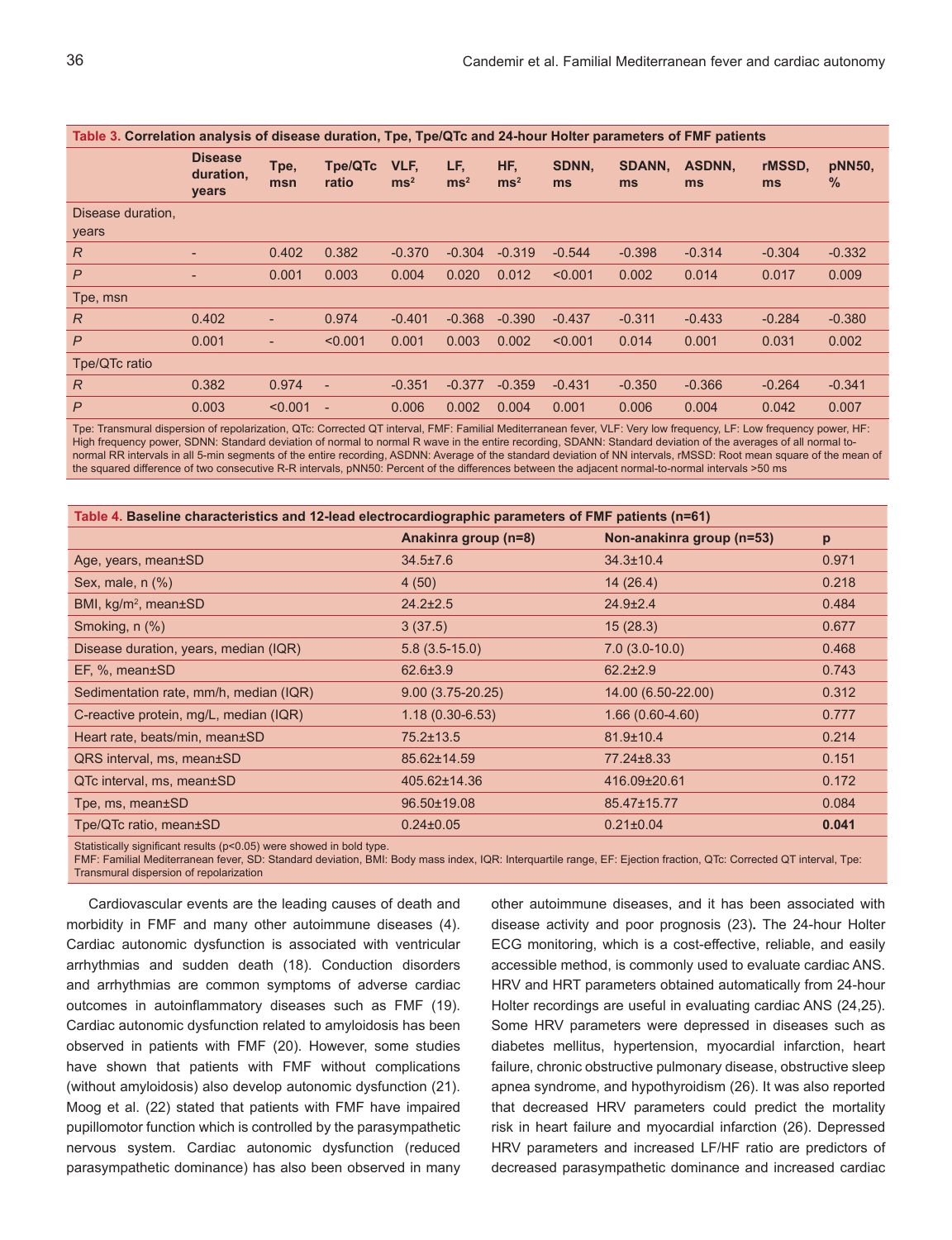| Table 5. 24-hour Holter parameters of FMF patients (n=61) |                          |                           |         |  |  |
|-----------------------------------------------------------|--------------------------|---------------------------|---------|--|--|
|                                                           | Anakinra group (n=8)     | Non-anakinra group (n=53) | P       |  |  |
| Minimum HR, beats/min, mean±SD                            | $46.3{\pm}7.1$           | $45.6 \pm 7.4$            | 0.811   |  |  |
| Average HR, beats/min, mean±SD                            | 78.0±6.4                 | $81.2 \pm 7.5$            | 0.270   |  |  |
| Maximum HR, beats/min, mean±SD                            | $139.4 \pm 14.7$         | $150.5 \pm 15.4$          | 0.082   |  |  |
| Total QRS, per 24 hour, mean±SD                           | 104867.9±11250.9         | 108275.8±15814.4          | 0.564   |  |  |
| VLF, ms <sup>2</sup> , mean±SD                            | $22.45 \pm 5.45$         | 31.42±8.17                | 0.004   |  |  |
| $LF, ms2, mean \pm SD$                                    | 17.02±4.99               | 23.82±7.28                | 0.014   |  |  |
| HF, ms <sup>2</sup> , mean±SD                             | $10.42 \pm 3.42$         | 15.67±6.71                | 0.035   |  |  |
| SDNN, ms, mean±SD                                         | 114.00±15.60             | 139.67±32.63              | 0.034   |  |  |
| SDANN, ms, mean±SD                                        | 87.50±12.50              | 129.84±30.99              | < 0.001 |  |  |
| ASDNN, ms, mean±SD                                        | 39.75±13.84              | 58.88±17.54               | 0.005   |  |  |
| rMSSD, ms, mean±SD                                        | 26.12±10.41              | 35.77±13.07               | 0.039   |  |  |
| pNN50, %, median (IQR)                                    | $7.04(1.20-8.12)$        | 11.10 (7.55-18.70)        | < 0.001 |  |  |
| Tonset, %, median (IQR)                                   | $-0.04$ $(-3.36 - 1.07)$ | $-0.54$ $(-2.19-1.58)$    | 0.679   |  |  |
| Tslope, ms/RR, median (IQR)                               | $1.72(1.53-5.82)$        | 6.47 (3.09-10.05)         | 0.786   |  |  |
| VPBs, per 24 hour, median (IQR)                           | 37.5 (11.5-51.8)         | $13.0(7.5-24.5)$          | 0.131   |  |  |
| HRT-0, $n$ $%$ )                                          | 0(0)                     | 20(37.7)                  | 0.034   |  |  |
| HRT-1, $n$ $%$ )                                          | 4(50)                    | 28(52.8)                  | 1.000   |  |  |
| HRT-2, $n$ $%$                                            | 4(50)                    | 5(9.4)                    | 0.013   |  |  |

FMF: Familial Mediterranean fever, SD: Standard deviation, HR: Heart rate, VLF: Very low frequency, LF: Low frequency power, HF: High frequency power, SDNN: Standard deviation of normal to normal R wave in the entire recording, SDANN: Standard deviation of the averages of all normal to-normal RR intervals in all 5-min segments of the entire recording, ASDNN: Average of the standard deviation of NN intervals, rMSSD: Root mean square of the mean of the squared difference of two consecutive R-R intervals, pNN50: Percent of the differences between the adjacent normal-to-normal intervals >50 ms, IQR: Interquartile range, VPBs: Ventricular premature beats, HRT: Heart rate turbulence. Statistically significant results (p<0.05) were showed in bold type

sympathetic dominance (25). If the parasympathetic nervous system's dominance in the heart weakens, arrhythmias are unavoidable (27). It has been shown that the evaluation of only one of the HRV parameters does not provide reliable information on the cardiac ANS. Therefore, it is important to evaluate all HRV parameters together (26). Canpolat et al. (28) found that many HRV parameters were impaired in FMF patients without amyloidosis. In our study, as in the literature, both time-domain (SDNN, SDANN, pNN50, rMSSD) and frequency domain (VLF, LF, HF) parameters decreased, while the LF/HF ratio increased in patients with FMF compared to the control group. Furthermore, disease duration was associated with the impairment of these parameters.

HRT, a more specific and sensitive method than HRV, provides data on cardiac ANS (29). Additionally, HRT gives information on the baroreceptor response (30). Impaired HRT was associated with arrhythmias and sudden death in patients with heart failure and myocardial infarction (31). HRT parameters were found to be impaired in chronic inflammatory disorders such as systemic sclerosis and systemic lupus erythematosus (32,33). There are two separate variables in the HRT analysis; TO and TS. Cardiovascular deaths are higher among patients with impaired TO and TS (34). In our study, most patients with FMF had impairment in HRT variables (67.5%).

Tp-e interval and Tp-e/QTc ratio are cost-effective and reliable parameters that can be used to quickly evaluate the transmural repolarization dispersion of the myocardium using a resting ECG (35). Impairment of these parameters may predict ventricular arrhythmias and sudden cardiac death. Also, these parameters can be used to assess cardiac risk in various diseases and the general population (35). It has been reported that a prolonged Tp-e interval may be a predictor of the cardiovascular mortality risk in inflammatory diseases (36). Some studies showed that ventricular repolarization parameters were impaired in patients with FMF compared to the healthy group (37,38). In our study, we found that the Tp-e interval and Tp-e/QTc ratio were significantly longer in FMF patients than those in the control group. Moreover, we determined that these variables were correlated with disease duration and HRV parameters.

Colchicine is the cornerstone of FMF treatment. However, in colchicine-resistant cases, anakinra, the IL-1 receptor antagonist, is recommended, but its long-term effect on mortality is still unknown (39). Few studies have examined the relationship between anakinra use and cardiac arrhythmias. It has also been reported that anakinra may prevent arrhythmias after *myocardial infarction* (40). Conversely, in our study, we found that all HRV and HRT parameters were significantly impaired in patients using anakinra compared to those who did not use it. While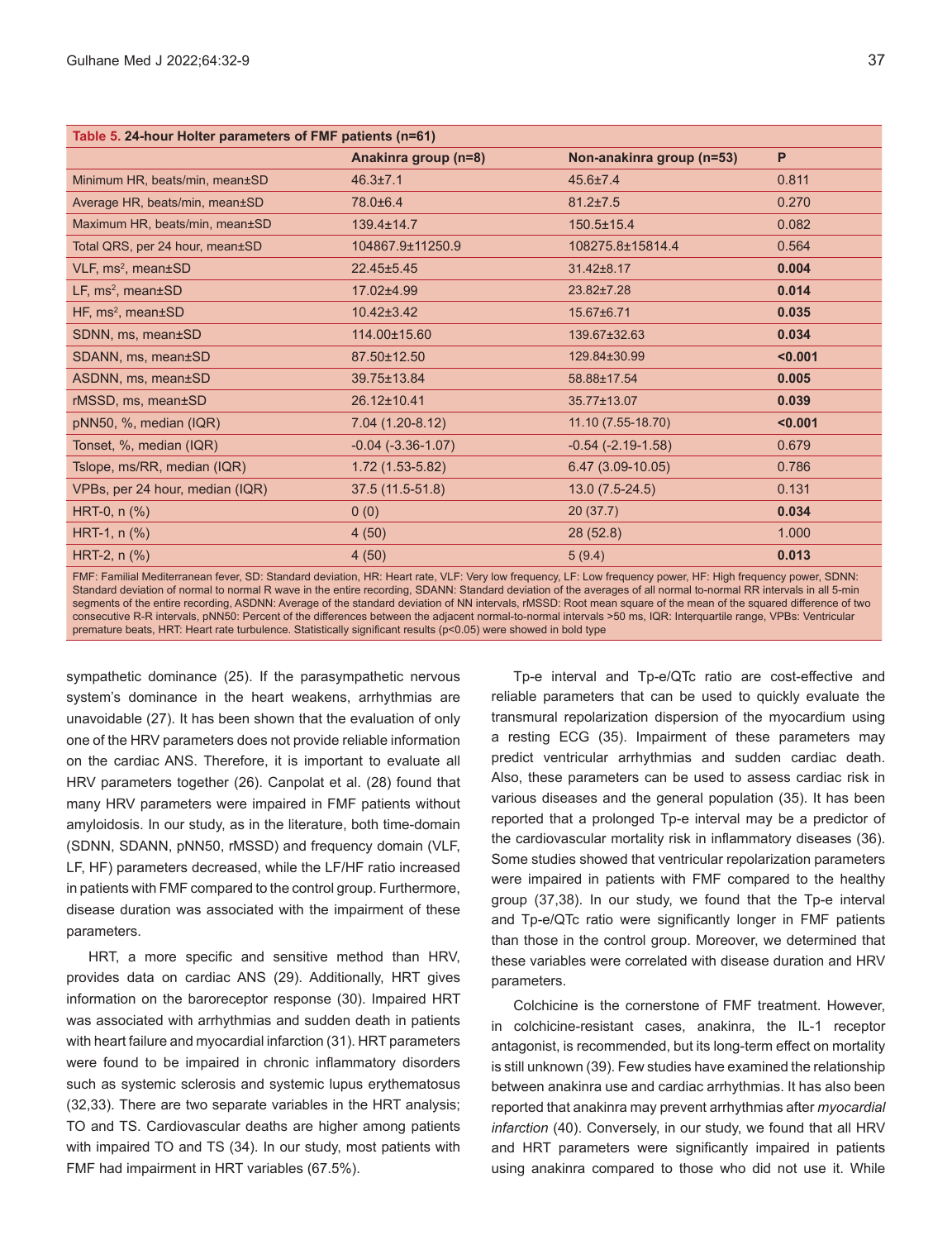there was no significant difference in Tp-e values, we found a significant impairment in the Tp-e/QTc ratio in anakinra-treated patients. Although the small number of patients using anakinra, this is the first study to evaluate 24-hour Holter and ECG in these patients. Patients who were using anakinra were more likely to have uncontrolled chronic inflammation for a longer period. This may explain why abnormal cardiac autonomic functions in these patients were more pronounced.

Our study has shown that patients with FMF may have autonomic dysfunction even if they do not have any cardiovascular symptoms. Therefore, patients with FMF should be constantly monitored for cardiovascular complications, particularly arrhythmias. It is difficult to perform 24-hour Holter ECG on all patients, however, Tp-e, a basic ECG measurement that correlates with 24-hour Holter ECG parameters, can be evaluated in daily practice. ECG should, in our opinion, be performed on patients who have been following up with FMF for a long period.

The higher number of patients, evaluating the relationship between resting ECG and 24-hour Holter ECG parameters in patients with FMF, and evaluating 24-hour Holter ECG recordings in patients using anakinra are the strengths of our study. Our study has some limitations. Since the study was designed retrospectively, the contribution of the impaired cardiac autonomic system to cardiovascular adverse events could not be evaluated in the long-term follow-up. Since some common comorbidities (such as hypertension, diabetes mellitus ...) were excluded from the study, our results may not be representative of the real world. Although there were no statistically significant differences in any parameters based on gender, the higher proportion of females is considered a limitation. Additionally, the number of colchicine-resistant cases treated with anakinra was low.

# **Conclusion**

In conclusion, the ventricular repolarization, HRV, and HRT parameters were impaired in parallel with the disease duration in patients with FMF without complications compared to the control group. This impairment was common in anakinra-treated patients. Therefore, cardiac autonomic system dysfunction and arrhythmias, which may increase morbidity and mortality in patients with FMF, can be evaluated using easy and non-invasive methods such as standard ECG and 24-hour Holter ECG. On the other hand, studies with larger sample size and a long-term follow-up are required to further confirm these findings.

# **Ethics**

**Ethics Committee Approval:** The study was approved by the Local Ethical Committee (Ethical Committee of Yozgat Bozok University, approval no: 2017-KAEK-189\_2021.04.28\_10).

**Informed Consent:** Retrospective study.

**Peer-review:** Externally peer-reviewed.

#### **Authorship Contributions**

Concept: M.C., B.C., Design: M.C., B.S., S.G.N., Data Collection or Processing: B.C., S.G.N., Analysis or Interpretation: M.C., B.C., Literature Search: M.C., B.S., Writing: B.S., M.C., B.C.

**Conflict of Interest:** No conflict of interest was declared by the authors.

**Financial Disclosure:** The authors declared that this study received no financial support.

#### **References**

- 1. Alghamdi M. Familial Mediterranean fever, review of the literature. Clin Rheumatol. 2017;36:1707-1713.
- 2. Booty MG, Chae JJ, Masters SL, et al. Familial Mediterranean fever with a single MEFV mutation: where is the second hit? Arthritis Rheum. 2009;60:1851-1861.
- 3. Ozen S. Changing concepts in familial Mediterranean fever: is it possible to have an autosomal-recessive disease with only one mutation? Arthritis Rheum. 2009;60:1575-1577.
- 4. Alsarah A, Alsara O, Laird-Fick HS. Cardiac manifestations of Familial Mediterranean fever. Avicenna J Med. 2017;7:158- 163.
- 5. Ozen S, Demirkaya E, Erer B, et al. EULAR recommendations for the management of familial Mediterranean fever. Ann Rheum Dis. 2016;75:644-651.
- 6. Belkhir R, Moulonguet-Doleris L, Hachulla E, Prinseau J, Baglin A, Hanslik T. Treatment of familial Mediterranean fever with anakinra. Ann Intern Med. 2007;146:825-826.
- 7. Iwasa A, Hwa M, Hassankhani A, Liu T, Narayan SM. Abnormal heart rate turbulence predicts the initiation of ventricular arrhythmias. Pacing Clin Electrophysiol. 2005;28:1189-1197.
- 8. Poliwczak AR, Waszczykowska E, Dziankowska-Bartkowiak B, Dworniak-Pryca K. Abnormalities of heart rate turbulence and heart rate variability as indicators of increased cardiovascular risk in patients with systemic sclerosis. Postepy Dermatol Alergol. 2019;36:707-713.
- 9. Whayne TF Jr, Morales GX, Darrat YH. Clinical Aspects of Systemic Inflammation and Arrhythmogenesis, Especially Atrial Fibrillation. Angiology. 2018;69:281-285.
- 10. Dregan A, Chowienczyk P, Molokhia M. Cardiovascular and type 2 diabetes morbidity and all-cause mortality among diverse chronic inflammatory disorders. Heart. 2017;103:1867- 1873.
- 11. Lahiri MK, Kannankeril PJ, Goldberger JJ. Assessment of autonomic function in cardiovascular disease: physiological basis and prognostic implications. J Am Coll Cardiol. 2008;51:1725-1733.
- 12. Morin DP, Saad MN, Shams OF, et al. Relationships between the T-peak to T-end interval, ventricular tachyarrhythmia, and death in left ventricular systolic dysfunction. Europace. 2012;14:1172-1179.